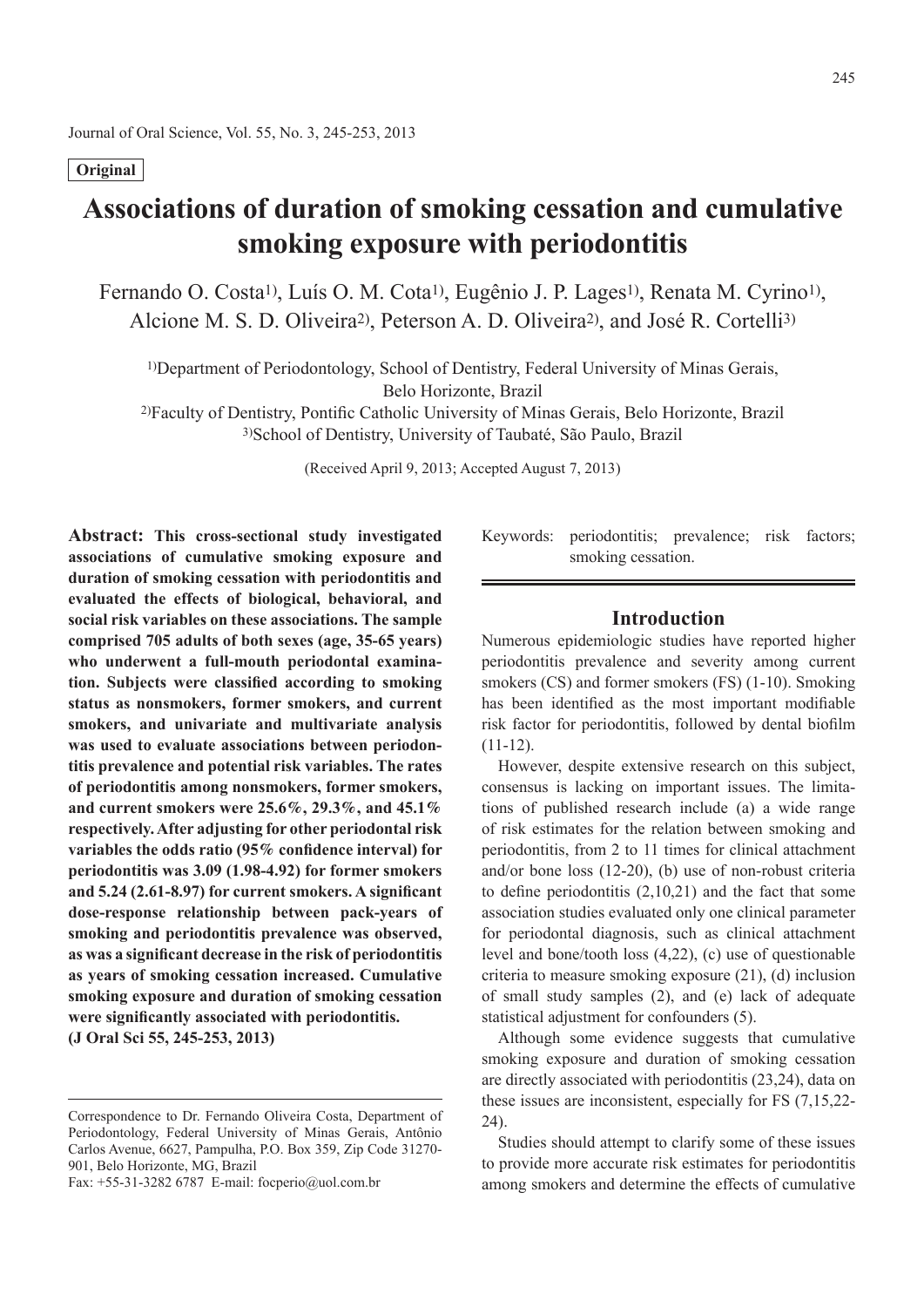

**Fig. 1** Study flow diagram

exposure and duration of smoking cessation on periodontitis. We investigated the association of cumulative smoking exposure and duration of smoking cessation with periodontitis and analyzed the effects of risk variables on this association.

## **Material and Methods**

## **Study sample**

The present cross-sectional study comprised a convenience sample of 705 individuals. From June 2008 to December 2010, full-mouth periodontal examinations and interviews were performed to collect data on biological, behavioral, and social variables. This research was approved by the Ethics Research Committee of the Federal University of Minas Gerais (COEP/UFMG protocol #0094.0.203.000-10).

All individuals were selected from a single waiting list of 1,420 adults seeking medical and dental care at three general-care health centers in western Belo Horizonte City, Brazil. After analyzing medical records and excluding individuals younger than 35 years and older than 65 years, 1,194 individuals were deemed eligible for the study and were invited by telephone to participate. At that time, 201 individuals could not be reached and 993 individuals were scheduled for clinical examinations and interviews. From this total, 183 did not satisfy the inclusion criteria, 81 did not attend scheduled exams or interviews, and 8 declined to undergo periodontal examination, due to concerns regarding potential discomfort; 16 smokers and former smokers were excluded due to lack of information on pack-years of smoking. A flowchart of the sampling strategy is shown in Fig. 1. The final sample consisted of 705 adults (341 men and 341 women; age range, 35 to 65 years; mean  $\pm$  SD age, 52.3  $\pm$ 4.2) with heterogeneous socioeconomic (family income, ±5.8 Brazilian minimum salary (BMS), ie, approximately 280 Euros) and educational levels. To reduce age-related variations, we chose to focus on the age group 35-65 years.

#### **Definition of smoking status**

Two of the authors (F.O.C. and E.J.P.L.) used a structured questionnaire to collect information on smoking habits. Participants were classified into three groups: nonsmokers (NS) – those who had smoked fewer than 100 cigarettes during their lifetime and did not currently smoke; FS – those who had smoked more than 100 cigarettes during their lifetime and did not currently smoke; and (c) CS – those who had smoked more than 100 cigarettes during their lifetime and did currently smoke (3). Cumulative smoking exposure in the FS and CS groups was determined by taking the number of cigarette packs smoked in a year (packs/year) and multiplying the number of smoking years by the mean number of packs a day. In addition, on the basis of number of packs/year, individuals were classified as nonsmokers (0.0 packs/ year), light smokers (0.1-20.0 packs/year), moderate smokers (20.1-40.0 pack/year), and heavy smokers (>40.0 packs/year) (25). Duration of smoking cessation among FS was categorized as <5 years, 6-10 years, 11-15 years, or >15 years of cessation.

## **Exclusion criteria**

Criteria for exclusion included: (a) pregnancy, (b) presence of debilitating diseases that compromise the immune system (eg, HIV/AIDS, neoplasms, and autoimmune diseases), (c) drug-induced gingival enlargement, (d) age younger than 35 years or older than 65 years, (f) history of using illegal drugs (cannabis, cocaine, crack cocaine, and others), (g) antibiotic therapy within 3 months of the clinical examinations, and (h) having <14 teeth in the oral cavity.

#### **Characterization of sample**

After signing the informed consent form, individuals completed the Alcohol Use Disorders Identification Test (AUDIT) and Cut down, Annoyed, Guilty, Eye-opener (CAGE) questionnaires and underwent a clinical examination conducted by examiners blinded to the interview results. Data on medical history, sociodemographic characteristics, and smoking habits were also collected, namely, sex, age, family income (BMS  $\leq$  5 or  $\geq$  5),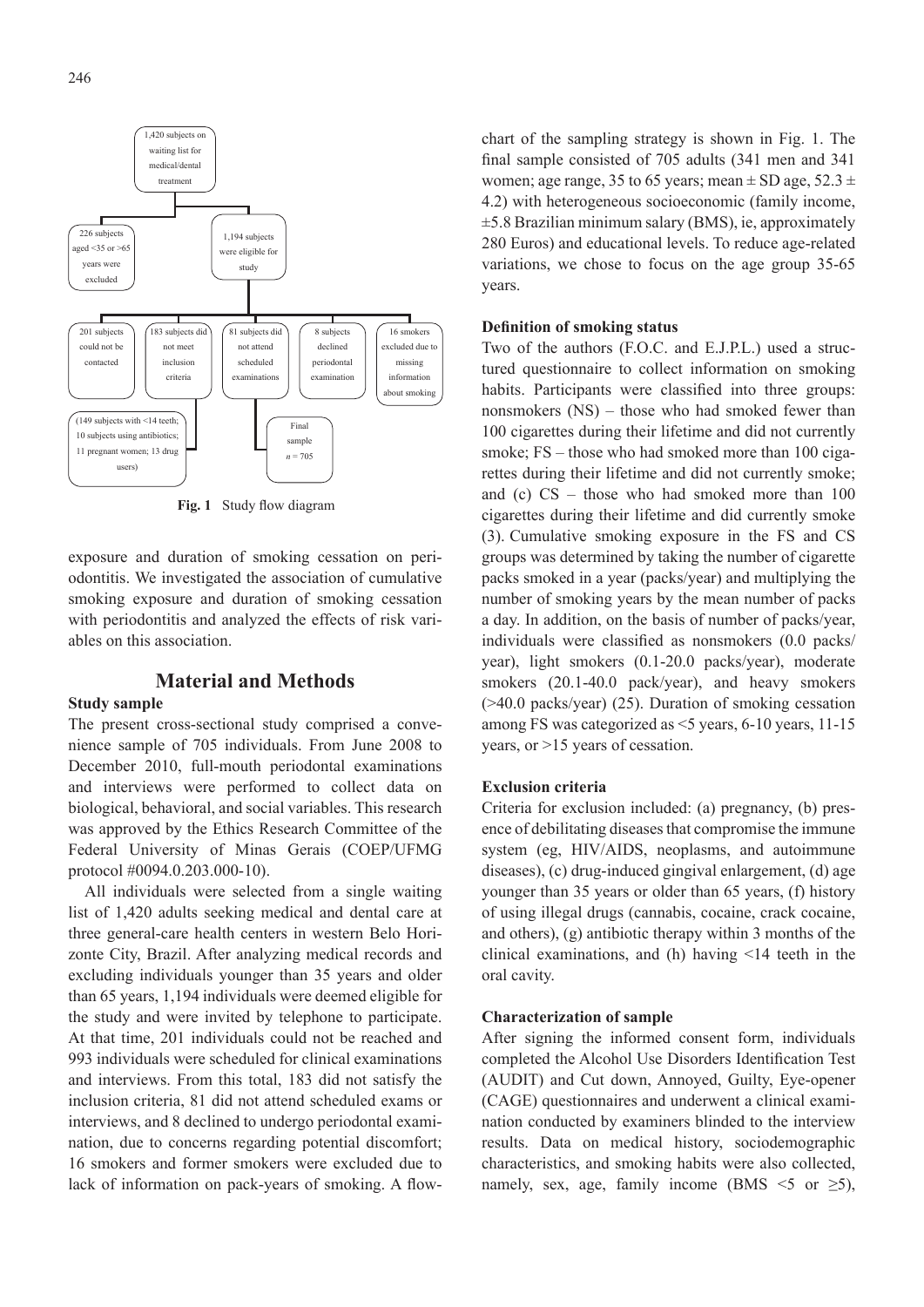educational level  $($ <8, 8, or >8 years), cohabitation status (with or without a companion), most recent dental visit (within the past 2 years, 2 to 5 years before,  $>5$  years before), tooth loss (mean number of lost teeth), alcohol use (2 questionnaires were used to determine frequency and intensity of alcohol consumption: the AUDIT (26) consists of 10 questions, and a score higher than 8 indicates alcohol misuse; the CAGE (27,28) consists of 4 questions, and a score higher than 2 indicates alcohol dependence), diabetes (fasting glucose value >126 mg/dl or use of a hypoglycemic agent for  $>2$  weeks) (29), and body mass index (BMI;  $\leq$ 25 to >25 kg/m<sup>2</sup>).

#### **Clinical periodontal examination**

The following periodontal parameters were collected for all individuals at four sites (vestibular, lingual, mesial, and distal) in all teeth: probing depth (PD), clinical attachment level (CAL), bleeding on probing (BOP; evaluated 30-60 s after probing measurements and recorded as present or absent), lost teeth, and plaque index (30). The complete periodontal examination was performed using

**Table 1** Characteristics of participants by smoking status

a manual periodontal probe (PCPUNC15BR; Hu-Friedy, Chicago, IL, USA). Two trained periodontists (F.O.C. and E.J.P.L.) performed all examinations and interviews.

## **Periodontitis definition**

Periodontitis cases were defined by the sum of the two threshold levels of disease proposed by the European Consensus, ie, presence of proximal attachment loss  $\geq 3$ mm in  $\geq$ 2 nonadjacent teeth and presence of proximal attachment loss  $\geq 5$  mm in  $\geq 30\%$  of teeth (31).

### **Intra- and inter-examiner agreement**

Measurement of PD and CAL was performed and repeated after 1 week in 12 individuals randomly selected from the pilot study sample  $(n = 60)$ . Data were evaluated by nonparametric κ test and intraclass correlation coefficients. The presence or absence of periodontal alterations were dichotomized by a cut-off point  $\geq 4$  mm for PD and 3 mm for CAL measurements. The weighted  $\kappa$  values were  $>0.89$ , and the intraclass correlation coefficient was >0.87 for intra- and inter-examiner agreement

| Variables                        | Nonsmokers (NS)   | Former smokers (FS) | Current smokers (CS) | Total sample |
|----------------------------------|-------------------|---------------------|----------------------|--------------|
| Total $n(\%)$                    | $n = 335(47.5\%)$ | $n = 166(23.5\%)$   | $n = 204(29.0\%)$    | $n = 705$    |
| Sex <sup>1</sup>                 |                   |                     |                      |              |
| Women                            | 241 (71.9)        | 54(32.5)            | 69(33.8)             | 364(51.7)    |
| Men                              | 94(28.1)          | 112(67.5)           | 135 (66.2)           | 341 (48.3)   |
| Age, $y1$                        |                   |                     |                      |              |
| $>35-45$                         | 150(44.8)         | 58 (34.9)           | 91(44.6)             | 299 (42.4)   |
| $>45-65$                         | 185(55.2)         | 108(65.1)           | 113(55.4)            | 406 (57.6)   |
| Family income <sup>1</sup>       |                   |                     |                      |              |
| $<$ 5 BMS                        | 161(48.0)         | 74 (44.5)           | 82 (40.2)            | 317 (44.9)   |
| $\geq$ 5 BMS                     | 174(52.0)         | 92(55.5)            | 122(59.8)            | 388 (55.1)   |
| Educational level, $y1$          |                   |                     |                      |              |
| < 8                              | 189 (56.4)        | 56 (39.8)           | 88 (43.1)            | 343 (48.7)   |
| $\geq 8$                         | 146(43.6)         | 100(61.2)           | 116(56.9)            | 362(51.3)    |
| Cohabitation status <sup>1</sup> |                   |                     |                      |              |
| With companion (family/friends)  | 191(57.0)         | 107(64.5)           | 87(42.6)             | 385 (54.6)   |
| Without companion                | 144(43.0)         | 59 (35.5)           | 117(57.4)            | 320(45.4)    |
| Body mass index <sup>1</sup>     |                   |                     |                      |              |
| $\leq$ 25 kg/m <sup>2</sup>      | 119(35.5)         | 63 (37.9)           | 78 (38.2)            | 260(36.9)    |
| $>25$ kg/m <sup>2</sup>          | 216(64.5)         | 103(62.1)           | 126(61.8)            | 445(63.1)    |
| Last dental visits <sup>1</sup>  |                   |                     |                      |              |
| Last 2 years                     | 124(37.0)         | 53 (31.9)           | 68 (33.3)            | 245 (34.8)   |
| 2-5 years                        | 71(21.2)          | 33 (19.9)           | 47(23.0)             | 151(21.4)    |
| $>5$ years                       | 140(41.8)         | 80(48.2)            | 89 (43.7)            | 309(43.8)    |
| Diabetes <sup>1</sup>            |                   |                     |                      |              |
| Yes                              | 19(5.7)           | 9(5.4)              | 15(7.3)              | 43 $(6.1)$   |
| No                               | 355 (94.3)        | 157(94.6)           | 189 (92.7)           | 662 (93.9)   |
| Alcohol Use <sup>1</sup>         |                   |                     |                      |              |
| No/occasional                    | 237(70.7)         | 107(64.5)           | 126(61.8)            | 470 (66.7)   |
| Use (AUDIT $\geq$ 8)             | 98 (29.3)         | 59 (35.5)           | 78 (38.2)            | 235(33.3)    |
| Mean duration of smoking, $y^2$  | NA                | $28.6 (\pm 12.7)$   | 35.3 $(\pm 14.8)$    |              |

 $\frac{1}{\chi^2}$  test (*P* < 0.001); <sup>2</sup> ANOVA (*P* < 0.05); NA = not applicable; BMS = Brazilian minimum salary (approximately 280 Euros)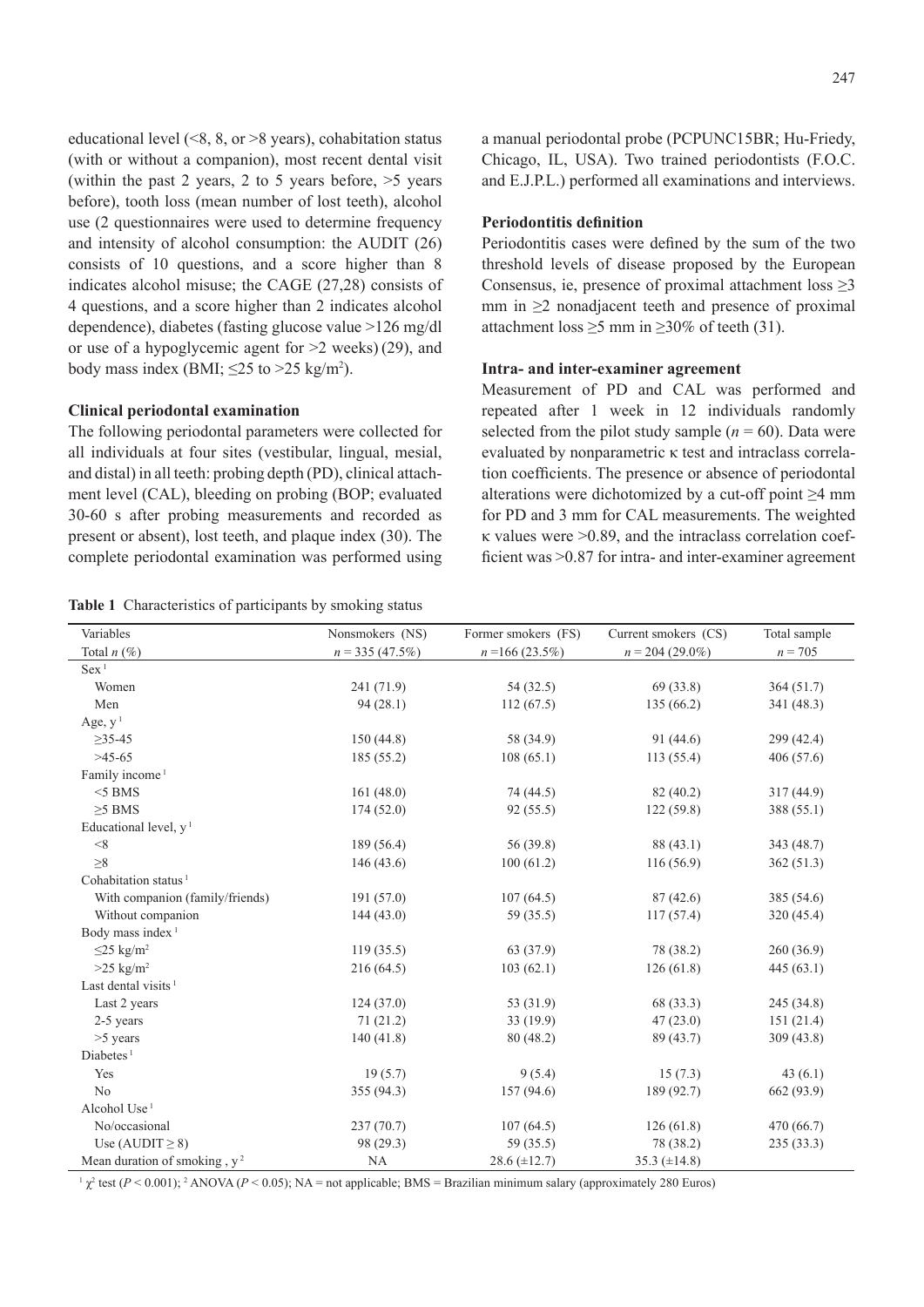Total sample *n* = 705 Nonsmokers (NS) *n* = 335 Former smokers (FS)  $n = 166$ Current smokers (CS)  $n = 204$ Plaque index  $(\%)$ <sup>1</sup> 49.4 ± 20.7 53.3 ± 23.4 62.9 ± 26.7 Mean BOP<sup>2</sup> 11.3 ± 14.1 11.8 ± 8.4 10.9 ± 9.3 Mean PD (mm) <sup>2</sup> 2.3 ± 0.9 2.9 ± 0.9 3.3 ± 0.9 3.3 ± 0.9 Mean CAL (mm) <sup>2</sup> 3.1 ± 0.7 3.3 ± 1.5 3.8 ± 1.9 Sites with PD  $\ge$  5 mm (%)<sup>2</sup> 4.0 ± 7.4 6.3 ± 11.2 7.1 ± 9.8

**Table 2** Periodontal variables by smoking status

<sup>1</sup> Significant differences ( $P < 0.05$ ) between smoking groups, ANOVA and Bonferroni post-hoc analysis;  $\frac{2}{3}$  Significant differences (*P* < 0.001) between smoking groups. Welch test and Tamhane post-hoc analysis: BOP = bleeding on probing: PD  $=$  probing depth;  $CAL =$  clinical attachment level

Sites with CAL  $\ge 5$  mm (%)<sup>2</sup> 10.4 ± 13.3 14.2 ± 19.3 19.4 ± 20.9 Lost teeth <sup>2</sup> 1.61  $\pm$  2.4 1.65  $\pm$  3.2 1.96  $\pm$  3.7

 $(P < 0.001)$ . Before beginning the study, training was conducted, using pretest questionnaires administered orally with easily understandable speech (32). The κ coefficients obtained for the items on smoking, alcohol, and drug use were 0.91 and 0.95, respectively.

#### **Statistical analysis**

Descriptive analysis including variables of interest was performed to characterize the sample. When appropriate, group comparisons were performed using the  $\chi^2$  test and ANOVA. When equal variances were assumed, the variables were compared using ANOVA and the Bonferroni post-hoc test. When equal variances were not assumed, the variables were compared using the Welch test and Tamhane post-hoc test.

Distributions of the independent variables (smoking and explanatory variables) by periodontitis status and crude odds ratios (ORs) and 95% confidence intervals (CIs) were calculated. Analysis of covariance and multiple logistic regression were used to evaluate the associations of smoking characteristics (smoking status, cumulative smoking exposure, and duration of smoking cessation) with periodontitis. Mean  $(±$  standard error) or odds ratio (95% CI) were calculated in unadjusted, age-adjusted, and multivariate-adjusted models that accounted for age, sex, family income, educational level, cohabitation status, BMI, last dental visit, diabetes status, and alcohol status.

Multivariate-adjusted models of cumulative smoking exposure were further adjusted for current smoking status (yes/no), and multivariate-adjusted models of duration of smoking cessation were additionally adjusted for pack-years of smoking. The trend in the association between smoking characteristics and periodontitis was determined after considering smoking categories as ordinal variables.

All analyses was performed using STATA statistical

software (Data Analysis and Statistical Software, version 12, StataCorp LP, College Station, TX, USA) or SPSS (Statistical Package for Social Sciences, Version 16.0 for Windows, SPSS Inc., Chicago, IL, USA). A *P* value < 0.05 was considered to indicate statistical significance.

#### **Results**

Table 1 shows the characteristics of the study groups with regard to the variables of interest. The proportion of CS was  $29.0\%$  ( $n = 204$ ). Mean duration of smoking was 28.6 ( $\pm$ 12.7) and 35.3 ( $\pm$ 14.8) years in the FS and CS groups, respectively  $(P < 0.05)$ .

The periodontal variables are presented in Table 2. As compared with NS, FS, and CS had higher plaque index values and a higher mean number and percentage of sites with a PD  $\geq$  5 mm and a CAL  $\geq$  5 mm. These differences were significant for all pairwise group comparisons, ie, CS vs FS, CS vs NS, and FS vs NS. The mean number of sites with BOP was lower among CS than among NS and FS.

Individuals in all groups had a high mean number of present teeth  $(21.8 \pm 2.8)$ . A total of 64,860 sites were examined, yielding a mean of 93.1 sites per subject. As shown in Table 2, the average number of lost teeth among FS and CS was significantly higher than that among NS.

Using the present definition of periodontitis, which is based on the European Consensus, 27.1% of the sample had periodontitis: 7.9% with disease of substantial extent and severity and 19.2% with incipient periodontitis. Periodontitis was diagnosed in 191 individuals (cases) (Table 3). The prevalences of periodontitis in the NF, FS, and CS groups were 25.6% (reference), 29.3% (crude OR for smoking = 2.97; 95% CI, 1.91-4.62), and 45.1% (crude OR for smoking = 4.25; 95% CI, 2.82-6.41), respectively. In univariate analysis, individuals who reported that their most recent dental visit was 2-5 years or >5 years before, those who lived without a companion, and those who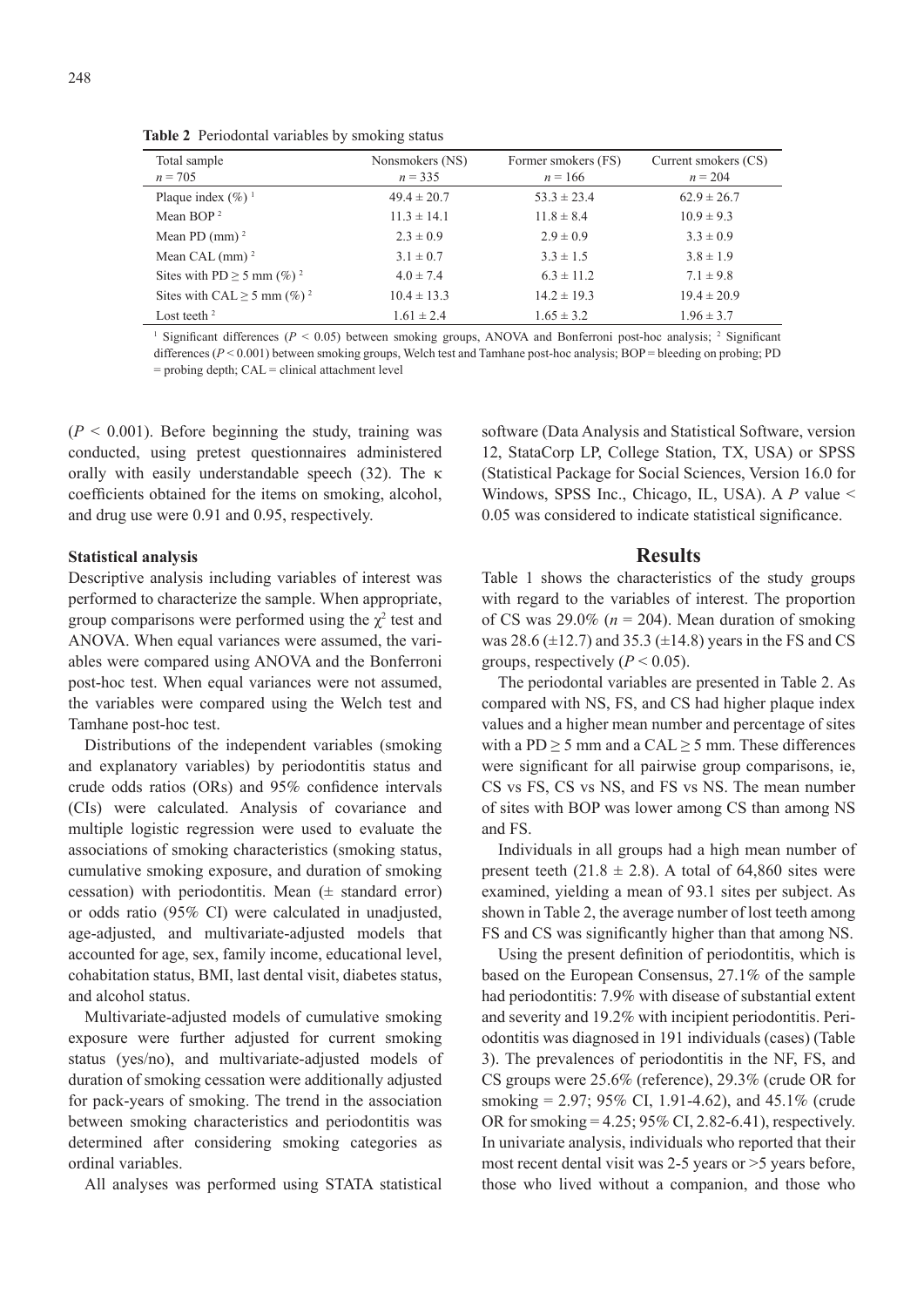|                             | Periodontitis<br>Periodontitis |                                      |                  |                         |                     |                |
|-----------------------------|--------------------------------|--------------------------------------|------------------|-------------------------|---------------------|----------------|
| Variables                   |                                | Cases <sup>2</sup> ( <i>n</i> = 191) |                  | Non-cases ( $n = 514$ ) | Crude OR (95% CI)   | P <sup>1</sup> |
|                             | $\boldsymbol{n}$               | $\%$                                 | $\boldsymbol{n}$ | $\%$                    |                     |                |
| Smoking                     |                                |                                      |                  |                         |                     |                |
| <b>Nonsmokers</b>           | 49                             | 25.6%                                | 286              | 55.6%                   |                     |                |
| Former smokers              | 56                             | 29.3%                                | 110              | 21.4%                   | $2.97(1.91 - 4.62)$ | < 0.001        |
| Current smokers             | 86                             | 45.1%                                | 118              | 23.0%                   | $4.25(2.82-6.41)$   | < 0.001        |
| <b>Sex</b>                  |                                |                                      |                  |                         |                     |                |
| Women                       | 90                             | 47.2%                                | 274              | 53.3%                   | $1.28(0.91-1.78)$   | 0.071          |
| Men                         | 101                            | 32.8%                                | 240              | 46.7%                   |                     |                |
| Age, y                      |                                |                                      |                  |                         |                     |                |
| $\geq$ 35-45                | 62                             | 32.5%                                | 237              | 46.1%                   |                     | 0.279          |
| $\geq 45 - 65$              | 129                            | 67.5%                                | 277              | 53.9%                   | $1.12(0.80-1.57)$   |                |
| Family income               |                                |                                      |                  |                         |                     |                |
| $<$ 5 BMS                   | 80                             | 41.9%                                | 201              | 39.1%                   | $0.94(0.66 - 1.32)$ | 0.390          |
| $\geq$ 5 BMS                | 111                            | 58.1%                                | 313              | 60.9%                   |                     |                |
| Educational level, y        |                                |                                      |                  |                         |                     |                |
| $<\!\!8$                    | 90                             | 47.2%                                | 253              | 49.2%                   | $0.91(0.65-1.28)$   | 0.340          |
| $\geq 8$                    | 101                            | 52.9%                                | 261              | 50.8%                   |                     |                |
| Cohabitation status         |                                |                                      |                  |                         |                     |                |
| Without companion           | 106                            | 55.5%                                | 214              | 41.6%                   | $1.76(1.25-2.44)$   | 0.001          |
| With companion              | 85                             | 44.5%                                | 300              | 58.4%                   |                     |                |
| Body mass index             |                                |                                      |                  |                         |                     |                |
| $\leq$ 25 kg/m <sup>2</sup> | 58                             | 30.4%                                | 182              | 35.4%                   | $1.25(0.87-1.79)$   | 0.122          |
| $>25$ kg/m <sup>2</sup>     | 133                            | 69.6%                                | 332              | 64.6%                   |                     |                |
| Last dental visit           |                                |                                      |                  |                         |                     |                |
| Last 2 years                | 51                             | 26.7%                                | 197              | 38.3%                   |                     |                |
| 2-5 years                   | 42                             | 22.0%                                | 90               | 17.5%                   | $1.80(1.11-2.90)$   | 0.010          |
| >5 years                    | 98                             | 51.3%                                | 227              | 44.2%                   | $1.66(1.13-2.45)$   | 0.006          |
| Diabetes (Yes)              | 16                             | 8.4%                                 | 27               | 5.2%                    | $1.64(0.86 - 3.13)$ | 0.086          |
| Diabetes (No)               | 175                            | 91.6%                                | 487              | 94.8%                   |                     |                |
| Alcohol status              |                                |                                      |                  |                         |                     |                |
| No/occasional               | 99                             | 51.8%                                | 331              | 64.4%                   |                     |                |
| Use                         | 92                             | 48.2%                                | 183              | 35.6%                   | $1.94(1.39-2.72)$   | < 0.001        |
|                             |                                |                                      |                  |                         |                     |                |

**Table 3** Distribution of independent variables by periodontitis status

BMS = Brazilian minimum salary; <sup>1</sup>  $\chi^2$  test; <sup>2</sup> Total periodontitis (sum of 2 threshold levels: presence of proximal attachment loss of  $\geq$ 3 mm in  $\geq$ 2 nonadjacent teeth, and presence of proximal attachment loss of ≥5 mm in ≥30% of teeth present), based on Tonetti and Claffey (2005).

|  |  |  |  |  |  | Table 4 Odds ratios (ORs) for periodontitis according to smoking status |
|--|--|--|--|--|--|-------------------------------------------------------------------------|
|--|--|--|--|--|--|-------------------------------------------------------------------------|

|                                       | Smoking status                 |                               |                              |  |  |  |  |  |
|---------------------------------------|--------------------------------|-------------------------------|------------------------------|--|--|--|--|--|
| Periodontitis                         | <b>Nonsmokers</b><br>$(n=335)$ | Former smokers<br>$(n = 166)$ | Current smokers<br>$(n=204)$ |  |  |  |  |  |
| Prevalence, $n(\%)$                   | 49(25.6)                       | 56(29.3)                      | 86(45.1)                     |  |  |  |  |  |
| Unadjusted OR                         | $1.00$ (reference)             | $2.97(1.91-4.62)^{3}$         | $4.25(2.82 - 6.41)^3$        |  |  |  |  |  |
| Age-adjusted OR                       | $1.00$ (reference)             | $3.08(1.98-4.80)^2$           | $5.49(2.75-8.58)^3$          |  |  |  |  |  |
| Multivariate-adjusted <sup>1</sup> OR | $1.00$ (reference)             | $3.09(1.98-4.92)^{3}$         | $5.24(2.61 - 8.97)^3$        |  |  |  |  |  |
| Unadjusted OR                         |                                | 1.00 (reference)              | $1.49(0.97-2.19)^4$          |  |  |  |  |  |
| Age-adjusted OR                       | ٠                              | 1.00 (reference)              | $2.82(1.22 - 3.45)^5$        |  |  |  |  |  |
| Multivariate-adjusted <sup>1</sup> OR |                                | 1.00 (reference)              | $2.55(1.69-3.95)^5$          |  |  |  |  |  |

Data are presented as means (standard error) or odds ratios (95% confidence interval).

<sup>1</sup> Adjusted for age, sex, family income, educational level, cohabitation status, body mass index, last dental visit, diabetes status, and alcohol status;  ${}^{2}P$  < 0.01;  ${}^{3}P$  < 0.001: compared with never smokers;  ${}^{4}P$  < 0.05;  ${}^{5}P$  < 0.01: compared with former smokers.

reported drinking alcohol were significantly more likely to have periodontitis (Table 3).

The ORs for periodontitis by smoking status are shown in Table 4. The FS and CS groups had significantly higher risks for periodontitis as compared with the NS group. The OR (95% CI) for periodontitis was 3.09 (1.98-4.92) for FS and 5.24 (2.61-8.97) for CS in the multivariate-adjusted model. The risk for periodontitis was significantly higher among CS than among FS in the multivariate-adjusted model (OR 2.55; 95% CI,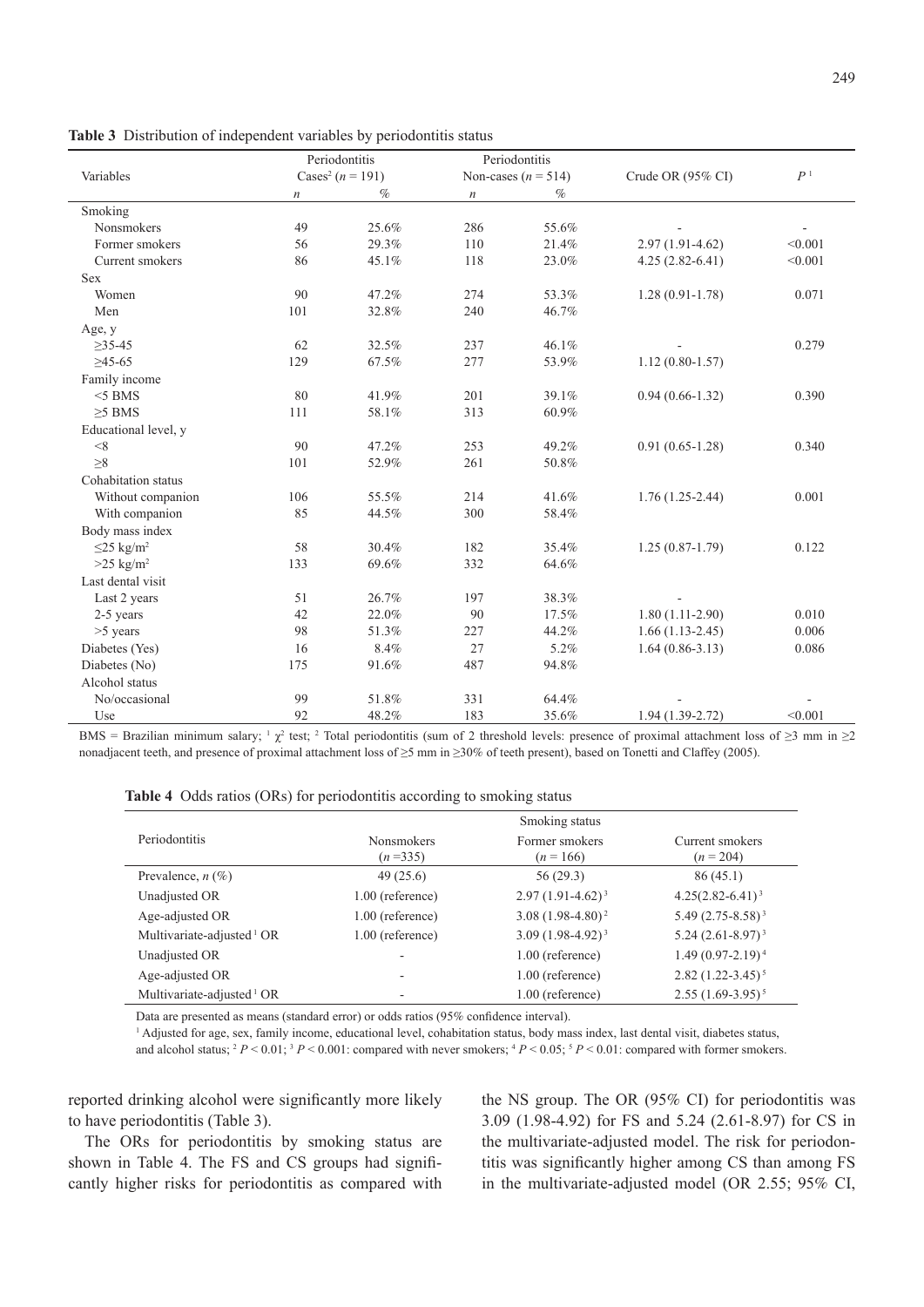|                                 |                                       | Cumulative smoking exposure (pack-years of smoking) $n = 370$   |                                                                          |                                                       |                         |
|---------------------------------|---------------------------------------|-----------------------------------------------------------------|--------------------------------------------------------------------------|-------------------------------------------------------|-------------------------|
| Periodontitis <sup>1</sup>      | <b>Nonsmokers</b><br>(NS; $n = 335$ ) | Light smokers<br>$(0.1-20.0 \text{ pack-years})$<br>$(n = 134)$ | Moderate smokers<br>$(20.1 - 40.0 \text{ pack} -$<br>years)<br>$(n=112)$ | Heavy smokers<br>$($ >40.0 pack-years)<br>$(n = 124)$ | $P$ -trend <sup>2</sup> |
| Prevalence $(n \ (\%))$         | 49 $(25.6\%)$                         | $35(26.1\%)$                                                    | 48 (42.8%)                                                               | 59 (47.6%)                                            |                         |
| Unadjusted OR                   | $1.00$ (reference)                    | $2.06(1.26-3.36)^3$                                             | $4.27(2.70-7.08)^4$                                                      | $5.29(3.32 - 8.43)^4$                                 | < 0.001                 |
| Age-adjusted OR                 | $1.00$ (reference)                    | $2.26(1.17-3.69)^3$                                             | $5.12 (1.78 - 8.04)^4$                                                   | $5.18(3.06 - 8.31)^4$                                 | < 0.001                 |
| Multivariate-adjusted $\,^1$ OR | 1.00 (reference)                      | $2.12(1.29 - 3.46)^3$                                           | $4.05(2.56-6.72)^4$                                                      | 4.23 $(2.65-6.74)^4$                                  | 0.004                   |

**Table 5** Odds ratios (ORs) for periodontitis according to cumulative smoking exposure

Data are presented as means (standard error) or odds ratios (95% confidence interval).

<sup>1</sup> Adjusted for age, sex, family income, educational level, cohabitation status, body mass index, last dental visit, diabetes status, alcohol status, and current smoking (yes/no); <sup>2</sup> *P*-trend estimated from analysis of covariance or logistic regression using the categories of cumulative smoking exposure as an ordinal variable;  $3 P < 0.01$ ;  $4 P < 0.001$ : compared with never smokers.

|  |  |  |  |  |  |  | Table 6 Odds ratios (ORs) for periodontitis according to duration of smoking cessation |  |
|--|--|--|--|--|--|--|----------------------------------------------------------------------------------------|--|
|--|--|--|--|--|--|--|----------------------------------------------------------------------------------------|--|

|                                       | Current smokers    |                            | Duration of smoking cessation<br>(years since quitting smoking)<br>(FS; $n = 166$ ) | Nonsmokers                  | $P$ -trend <sup>2</sup>              |                                      |         |
|---------------------------------------|--------------------|----------------------------|-------------------------------------------------------------------------------------|-----------------------------|--------------------------------------|--------------------------------------|---------|
| Periodontitis                         | $(CS; n = 204)$    | $\leq$ years<br>$(n = 29)$ | $6-10$ years<br>$(n=51)$                                                            | $11-15$ years<br>$(n=46)$   | $\geq$ 15 years<br>$(n = 40)$        | (NS; $n = 335$ )                     |         |
| Prevalence $(n \, (\%)$               | $86(45.1\%)$       | 13(44.8)                   | 18(35.3)                                                                            | 15(32.6)                    | 10(25.0)                             | 49 $(25.6)$                          |         |
| Unadjusted OR                         | 1.00 (reference)   | 0.89<br>$(0.41-1.96)$      | 0.74<br>$(0.39-1.41)$                                                               | 0.66<br>$(0.33 - 1.30)$     | 0.45 <sup>3</sup><br>$(0.21 - 0.98)$ | 0.23 <sup>4</sup><br>$(0.15-0.35)^4$ | 0.001   |
| Age-adjusted OR                       | 1.00 (reference)   | 0.80<br>$(0.36 - 1.76)$    | 0.67<br>$(0.35 - 1.26)$                                                             | 0.59<br>$(0.29 - 1.17)^3$   | 0.31<br>$(0.14 - 0.68)^{3}$          | 0.20<br>$(0.11-0.66)^4$              | < 0.001 |
| Multivariate-adjusted <sup>1</sup> OR | $1.00$ (reference) | 0.80<br>$(0.11 - 1.52)$    | 0.59<br>$(0.34 - 1.03)$                                                             | 0.52<br>$(0.17 - 0.89)^{3}$ | 0.31<br>$(0.22 - 0.97)^{3}$          | 0.18<br>$(0.11 - 0.58)^4$            | < 0.001 |

Data are presented as means (standard error) or odds ratios (95% confidence interval).

<sup>1</sup> Adjusted for age, sex, family income, educational level, cohabitation status, body mass index, last dental visit, diabetes status, and alcohol status; <sup>2</sup> *P*-trend estimated from analysis of covariance or logistic regression using the categories of years since quitting smoking as an ordinal variable; 3 *P* < 0.05, 4 *P* < 0.01: compared with current smokers.

1.69-3.95).

Table 5 shows the ORs for periodontitis by cumulative smoking exposure. Periodontitis risk significantly increased with pack-years of smoking in all models  $(P$ -trend < 0.001 [Unadjusted OR], < 0.001 [Ageadjusted OR], and 0.004 [Multivariate-adjusted OR]). In the multivariate-adjusted model the ORs (95% CI) for periodontitis were 2.12 (1.29-3.46), 4.05 (2.56-6.72), and 4.23 (2.65-6.74) for light, moderate, and heavy smokers, respectively, as compared with never smokers.

Table 6 shows the ORs for periodontitis by years of smoking cessation. A significant dose-response association was found between smoking cessation and periodontitis in all models (*P*-trend < 0.001). In other words, the risk for periodontitis decreased with increased years since smoking cessation. As compared with CS, periodontitis risk was significantly lower among FS who had quit 11-15 years (OR = 0.52; 95% CI, 0.17-0.89) or >15 years (0.31; 0.22-0.97) before.

#### **Discussion**

The present cross-sectional study investigated the association of cumulative smoking exposure and duration of smoking cessation with periodontitis in a sample of Brazilian adults aged 35-65 years. Cumulative smoking exposure was strongly positively associated with periodontitis. Moreover, duration of smoking cessation was inversely associated with periodontitis independently of the risk variables evaluated. It is important to emphasize that smoking is a known important risk factor in periodontitis (11,12,33,34) and that its adverse effects on periodontal tissues have been extensively reported  $(1-4,8,9,19)$ .

The present prevalence rates and OR estimates for periodontitis among CS and FS were high: 33.7% (adjusted  $OR = 3.09$  and 42.1% (adjusted  $OR = 5.24$ ), respectively.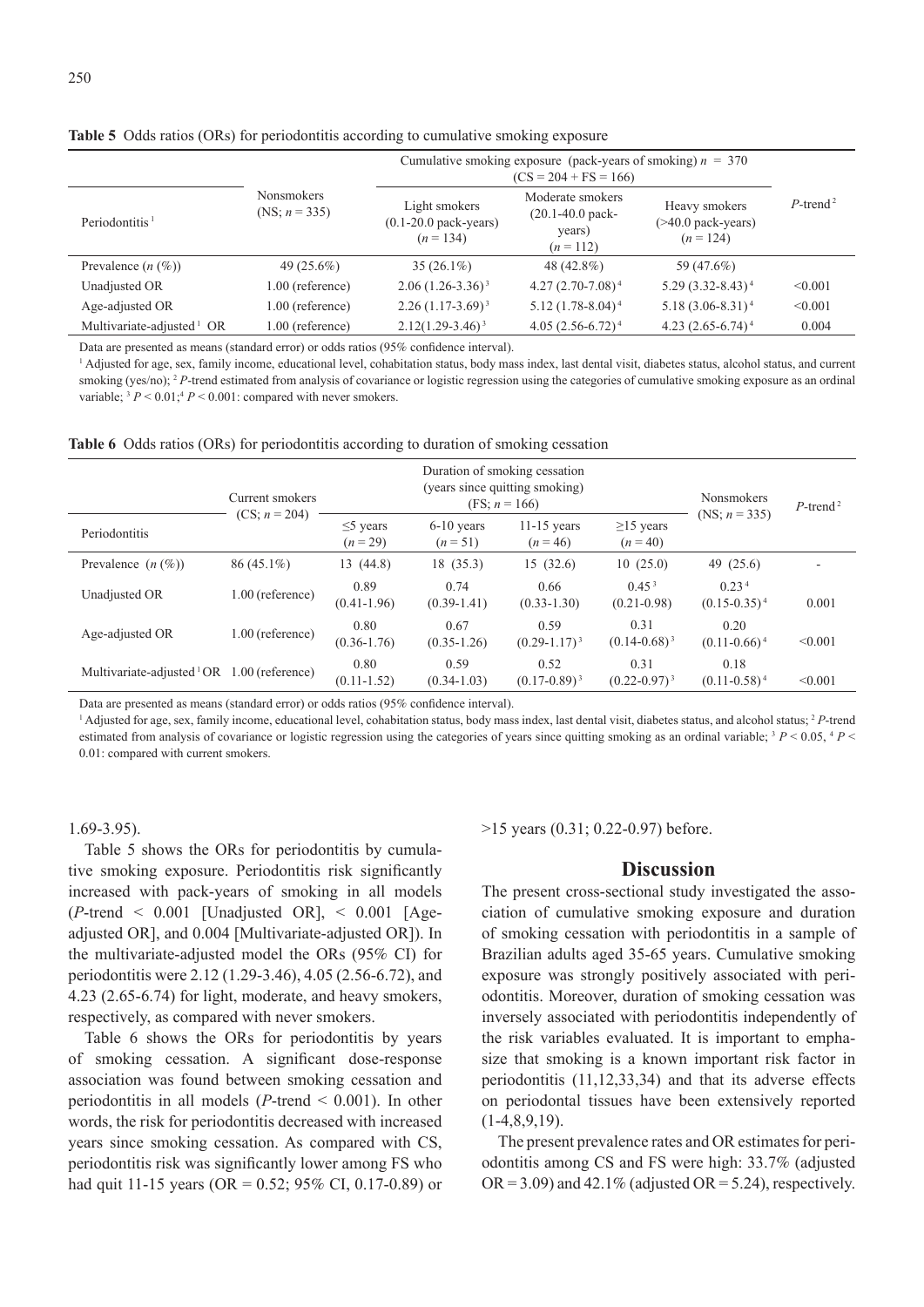However, previously reported risk estimates vary greatly, from 1.4-11.8 times higher among CS as compared with NS (13-18). The present findings are consistent with those of previous studies, which show that smoking was associated with a 2- to 5-times increase in periodontitis risk among CS (20), and a 3-times increase among FS, as compared with NS (1,7,12,22).

Methodologic issues could have significantly influenced the data used to calculate previously reported risk estimates. Many studies used small samples and had substantial methodologic variability both in the definitions used for cumulative smoking exposure and the cut-off points for amount and frequency of smoking exposure (5). Moreover, previous studies varied greatly in their definition of periodontitis (2,8,18) and in their use of diagnostic criteria that rely on small changes in only one clinical periodontal parameter, such as CAL (5,7,35), bone level, (4) or PD (2).

The present definition of periodontitis (31) is appropriate for identifying risk factors. The proposed criterion has two threshold levels for periodontitis: 1) presence of proximal attachment loss of  $\geq$ 3 mm in  $\geq$ 2 nonadjacent teeth (which enables use of a sensitive case definition) and 2) presence of proximal attachment loss of  $\geq$ 5 mm in  $>30\%$  of present teeth (which permits the more specific definition of a case with substantial disease extent and severity).

The case definition of periodontitis is relevant and controversial in epidemiologic research because parameters of the extent and severity of PD and CAL might have had important effects on previously reported prevalence estimates (36-38). Therefore our research group evaluated the effects of using two other current periodontitis definitions in the present study sample. When using Centers for Disease Control – American Academy of Periodontology (CDC–AAP) criteria (presence of >2 interproximal sites with  $>3$  mm CAL and  $>2$  interproximal sites with 4 mm PD [not on the same tooth] or 1 site with  $>5$  mm PD) (38), 29.7% of the sample satisfied the definition of periodontitis: 6.9% had minor disease, 15.4% had moderate disease, and 7.4% had advanced disease. Using the criteria of Lopez et al. (36) (presence of  $\geq$ 4 teeth with  $≥1$  sites with PD  $≥4$  mm, and CAL  $≥3$  mm at the same site) the proportion of periodontitis was 24.2% (data not shown). Using these criteria for periodontitis, the proportions of periodontitis cases and the OR estimates did not substantially differ from those calculated using the European Consensus criteria. These present results could be due to the greater extent and severity of PD and CAL among individuals in the present study sample or from small variations in the number of cases of minor disease.

Number of pack-years smoked and duration of smoking cessation were also important risk factors for periodontitis. This detailed analysis of exposure in relation to pack-years and duration of smoking cessation is crucial because the findings could be substantially altered if, for example, a heavy smoker who recently ceased smoking were classified as a FS or a subject who recently started smoking were classified as a CS, or if lower cut-off points were used to classify light, moderate, and heavy smokers  $(25)$ .

Similar to the findings of previous studies, (7,20,21) we observed a significant positive association between packs-year smoked and periodontitis, which provides additional evidence of a dose-response relation between cumulative smoking exposure and periodontitis development.

Previous studies found that smoking cessation has beneficial effects on periodontal status and that periodontitis significantly decreases as duration of smoking cessation increases (7,8,12,20,24,39,40). However, few studies have attempted to determine the threshold interval of smoking cessation that is associated with these beneficial effects. Studies by Torrungruang et al. (7) and Thomson et al. (8) proposed 10 years of smoking cessation as a threshold. In the present study the risk of periodontitis was significantly lower when duration of smoking cessation was >11 years, whereas smoking cessation of ≤10 years was not associated with lower risk of periodontitis, which suggest that a long interval is required to reduce the adverse effects of smoking on periodontal status.

The few previously reported longitudinal studies used shorter monitoring periods (23,24). These studies showed gains in clinical attachment among individuals who ceased smoking and were periodontally treated and monitored over 12 months.

In addition to the higher prevalences of periodontitis among CS and FS, we observed worse values for BOP, PD, and CAL. Similar findings were reported in previous studies (1,2,23,34,39).

Measurements of exposure and time of smoking are complex and subject to bias. A structured questionnaire was used in the present study, and interviews were pretested and conducted using clear, appropriate language. Therefore, agreement estimates were satisfactory. Nevertheless, studies using measurements of nicotine levels and expired-air carbon monoxide yield more accurate exposure data (24,41). However, such measurements are difficult in large epidemiologic studies, due to logistic and cost restraints.

The sample in the present study was composed of a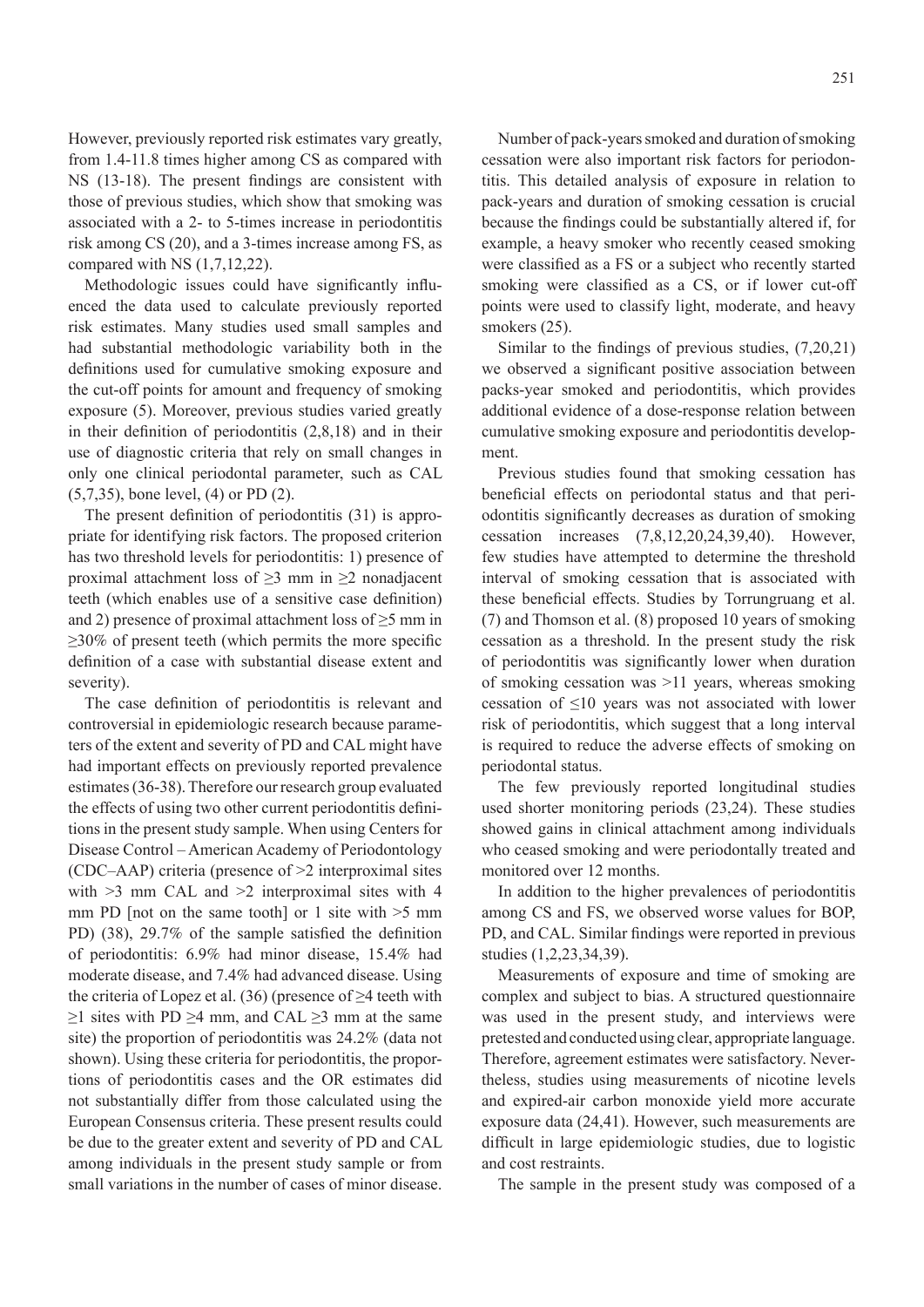large number of adults aged 35-65 years. Some studies have reported age as a risk indicator for periodontitis, (42,43) so our strategy of limiting the age range (35-65) might have reduced variation in data collection and minimized the confounding effects of this risk indicator on associations with other variables of interest. Moreover, all logistic regression models were adjusted for age.

Regarding assessment of diabetes status, a known risk factor for periodontitis susceptibility and severity (10,15,22), only individuals with a fasting glucose level >126 mg/dL were classified as having diabetes. This cut-off point was chosen to avoid overestimation of diabetes prevalence, since it is the same level recommended for cross-sectional studies (29).

Smoking prevalence was lower among women. For social and behavioral reasons, Brazilian women have a low rate of cigarette consumption (44). Sex as a nonsignificant variable in the final multivariate models, ie, when explanatory factors and confounders are controlled, strengthens the power of the association between smoking and periodontitis. Do et al (42) reported similar findings in a sample of the Vietnamese population.

Recent studies (43,45,46) show a strong positive association between periodontitis and alcohol use. Thus, we used two validated questionnaires (AUDIT and CAGE) as part of a rigorous methodology to collect data on alcohol use. The crude OR was 1.94 (95% CI, 1.39-2.72) for periodontitis associated with alcohol use.

This study had limitations. The study sample can be considered well-founded but is nevertheless a convenience sample. In addition the cross-sectional design did not permit evaluation of the temporal influence of smoking on periodontitis. However, the sampling strategy of the present study improved the internal and external validity of data, and the power of inference.

In conclusion, periodontitis prevalence was high among CS and FS and, in a dose-response manner, cumulative smoking exposure was positively associated with periodontitis. Educational and preventive strategies in general health services must attempt to reduce the adverse effects of cumulative smoking exposure and explore the beneficial effects of smoking cessation on periodontal status.

## **Acknowledgments**

This study was supported by grants from the Research Support Foundation of Minas Gerais (FAPEMIG #APQ-00207-11) and the National Research Council (CNPq/Brazil #474235/2010-6). The authors declare that they have no conflicts of interest.

#### **References**

- 1. Albandar JM, Streckfus CF, Adesanya MR, Winn DM (2000) Cigar, pipe, and cigarette smoking as risk factors for periodontal disease and tooth loss. J Periodontol 71, 1874-1881.
- 2. Bergström J, Eliasson S, Dock J (2000) 10-Year prospective study of tobacco smoking and periodontal health. J Periodontol 71, 1338-1347.
- 3. Tomar SL, Asma S (2000) Smoking-attributable periodontitis in the United States: findings from NHANES III. National Health and Nutrition Examination Survey. J Periodontol 71, 743-751.
- 4. Jansson L, Lavstedt S (2002) Influence of smoking on marginal bone loss and tooth loss – a prospective study over 20 years. J Clin Periodontol 29, 750-756.
- 5. Susin C, Oppermann RV, Haugejorden O, Albandar JM (2004) Periodontal attachment loss attributable to cigarette smoking in an urban Brazilian population. J Clin Periodontol 31, 951-958.
- 6. Nakashima K, Kobayashi T, Yoshihara A, Fujiwara J, Miyazaki H, Kowashi Y (2005) Periodontal conditions in an elderly Japanese population influenced by smoking status and serum immunoglobulin G2 levels. J Periodontol 76, 582-589.
- 7. Torrungruang K, Tamsailom S, Rojanasomsith K, Sutdhibhisal S, Nisapakultorn K, Vanichjakvong O et al. (2005) Risk indicators of periodontal disease in older Thai adults. J Periodontol 76, 558-565.
- 8. Thomson WM, Broadbent JM, Welch D, Beck JD, Poulton R (2007) Cigarette smoking and periodontal disease among 32-year-olds: a prospective study of a representative birth cohort. J Clin Periodontol 34, 828-834.
- 9. Chambrone L, Chambrone D, Pustiglioni FE, Chambrone LA, Lima LA (2009) The influence of tobacco smoking on the outcomes achieved by root-coverage procedures: a systematic review. J Am Dent Assoc140, 294-306.
- 10. Costa FO, Cota LOM, Lages EJP, Lima Oliveira AP, Cortelli SC, Cortelli JR et al. (2012) Periodontal risk assessment model in a sample of regular and irregular compliers under maintenance therapy: a 3-year prospective study. J Periodontol 83, 292-300.
- 11. Johnson GK, Guthmiller JM (2007) The impact of cigarette smoking on periodontal disease and treatment. Periodontol 2000 44, 178-194.
- 12. Patel RA, Wilson RF, Palme RM (2012) The effect of smoking on periodontal bone regeneration: a systematic review and meta-analysis. J Periodontol 83, 143-155.
- 13. Ismail AI, Burt BA, Eklund SA (1983) Epidemiologic patterns of smoking and periodontal disease in the United States. J Am Dent Assoc 106, 617-621.
- 14. Stoltenberg JL, Osborn JB, Pihlstrom BL, Herzberg MC, Aeppli DM, Wolff LF et al. (1993) Association between cigarette smoking, bacterial pathogens, and periodontal status. J Periodontol 64, 1225-1230.
- 15. Grossi SG, Zambon JJ, HoAW, Koch G, Dunford RG, Machtei EE et al. (1994) Assessment of risk for periodontal disease. I. Risk indicators for attachment loss. J Periodontol 65, 260-267.